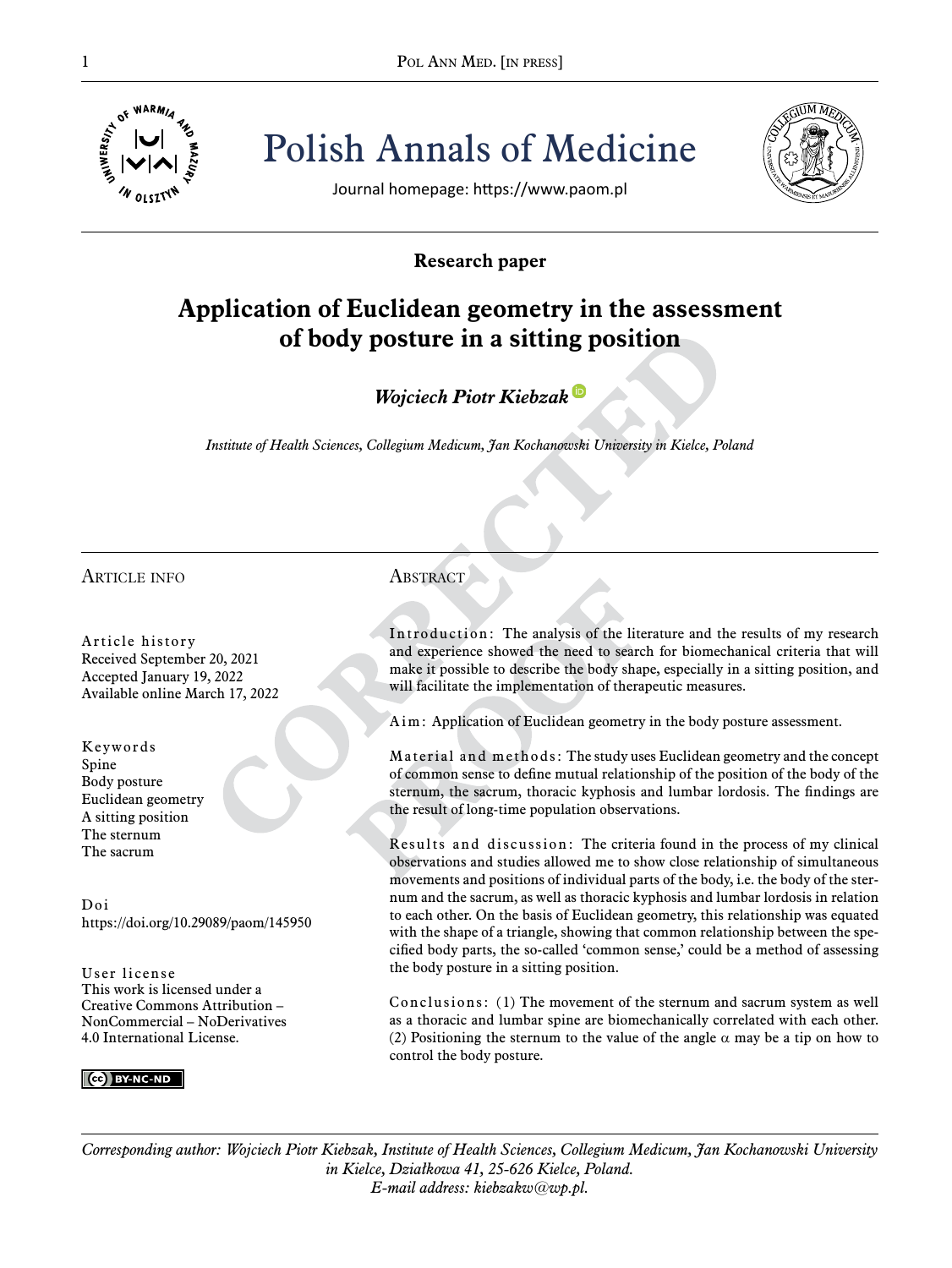## **1. Introduction**

Modern ways of individual behaviour, especially the use of smartphones and tablets, imply the necessity to consider what the population will look like in the next decades of social phenomena. In this context, it should be assumed that sitting is one of the main daily activities. This activity accompanies each person throughout their lives. The average time spent in a sitting position is 346.2 minutes per day and varies depending on age, education and a geographic region, and can reach the value of 1020 minutes per day in some communities.<sup>1</sup> In the light of these reports, the quality of posture while sitting is an important issue.

Proper sitting is characterized by free spine extension with moderate lumbar extension. The purpose of maintaining this position is to ensure, among other things, reduced load on the intercellular joints compared to the positioning of spine sections in the final range of motion.2,3 This position is recommended, i.a. for the following reasons: improving the function of the respiratory system $4-6$  or regular compression load of the fibrous ring and maintaining shock-absorbing properties of the spine.<sup>7-9</sup> The opposite of the correct sitting position is the passive flexion position – slump position.

Spinal flexion increases pressure inside the spinal cord, which results in disturbances in blood flow and perfusion, leading to disturbances in oxidative metabolism in mitochondria of spinal cord neurons,10 thus affecting axonal transport and nerve conduction disorders.11 Remaining in flexion positions disturbs, i.a. the respiratory cycle, resulting in the reduction of respiratory capacity and minute capacity of lung ventilation,<sup>4</sup> problems with intestinal peristalsis,<sup>12</sup> or passage of intestinal gases.13 The presented findings on clinical complications of incorrect sitting call for the search for the parameters that would assess the quality of the sitting position.

It should be emphasised that contrary to the common view that correct posture is the result of the sum of strength of muscles and muscle groups, it is primarily conditioned by the integration of visual, vestibular and somatosensory stimuli.<sup>14-17</sup>

# **2. Aim**

Application of Euclidean geometry in the assessment of body posture.

# **3. Material and method**

The analysis of the literature on the discussed issues and the findings of my research $18,19$  showed the need to search for such biomechanical parameters which will allow to describe the body posture in a sitting position. Therefore, correlations found in the process of my long-time clinical observations and studies<sup>20</sup> allow me to show close correlation of simultaneous movements of individual body parts, i.e. the body of sternum and the sacrum, as well as thoracic kypho-



**Figure 1. The common system of the position of the sternal body and the sacrum in relation to thoracic kyphosis and lumbar lordosis.20**



**Figure 2. The system of the line of the sternal body AB and the line of the sacrum AC in the triangle.20**

sis and lumbar lordosis against each other. Euclidean geom- $\text{etry}^{21-23}$  helped to solve the set tasks. On its basis, common relations between mentioned above body parts, the so-called 'common sense,' were shown.24,25 The fact that the lines of the body of the sternum (blue section) and the sacrum (red section) can be 'inscribed' in a triangle, and the movement of one part of this system causes the movement of its other parts is an important element in this concept. The sternal body forms the angle  $\alpha$  in relation to the horizontal line, the sagittal axis of the body *a*, and the sacrum forms the angle β in relation to the horizontal line of the sagittal axis of the body *b*. The angle  $\gamma$  is the common sense for the sternal body angle  $\alpha$  and the sacrum angle  $\beta$  (Figure 1).

For clinical purposes, the Saunders inclinometer can be used to determine the angular values. In the  $\alpha$ -angle test, the Saunders inclinometer is placed against the anterior sur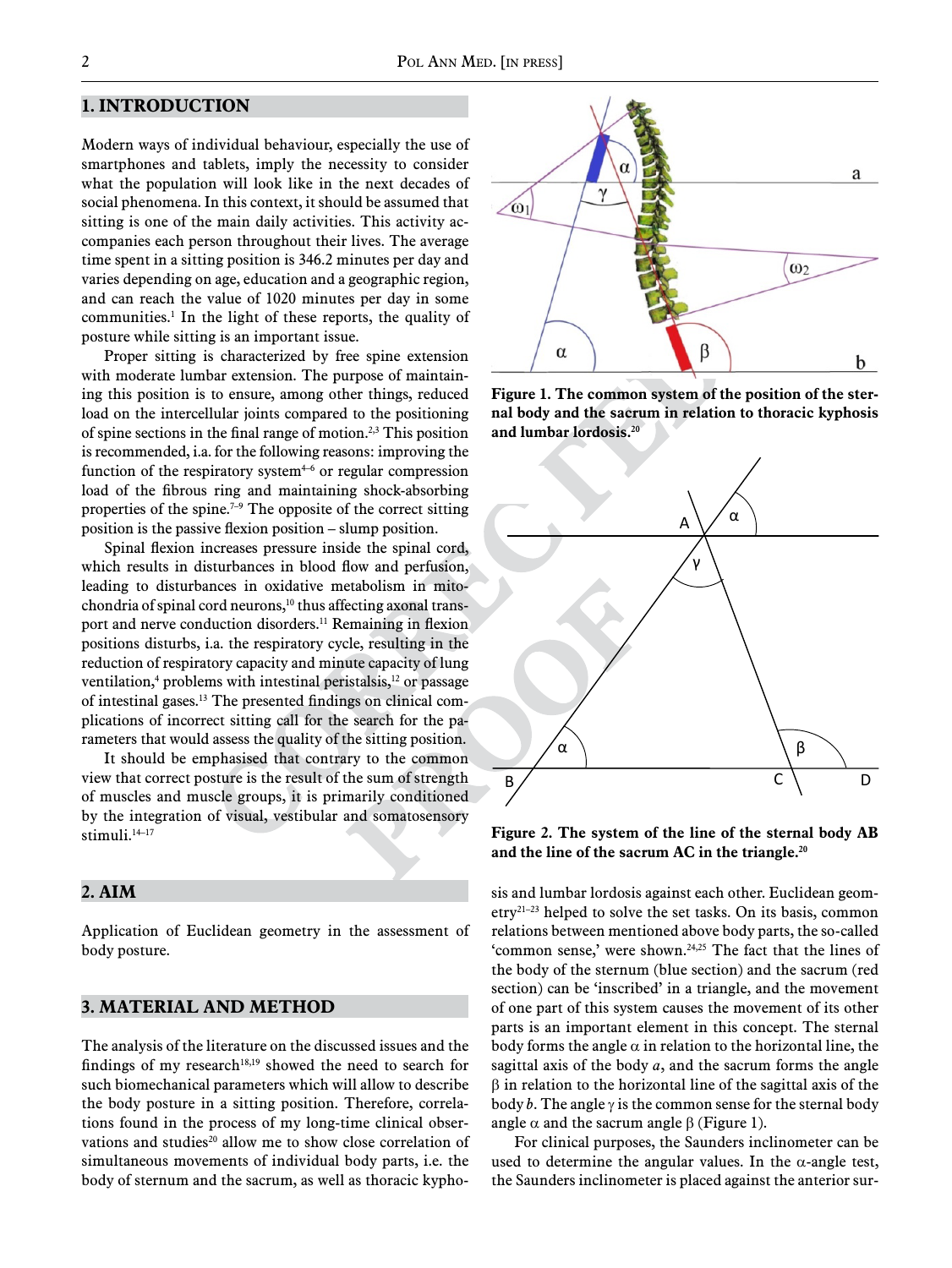face of the body of the sternum, and in the β-angle test, one foot of the inclinometer is placed against the surface of the sacrum joint and the other foot against the surface of the medial sacral crest.

The effect on the changes in spine curvature of the thoracic segment  $\omega$ 1 and the lumbar segment  $\omega$ 2 is the consequence of common relation of the movements of the sternal body against the sacrum (Figure 1).

In this perspective, the position of the pelvis is the key element for the body posture. If the pelvis positions itself in anterior tilt, the forward tilt of the sacrum and lower lumbar spine increases, which, through active behaviour, induces deepening of lumbar lordosis and desirable head retraction. This correlation proves the occurrence of mutual relations of individual body sections against each other.<sup>26-28</sup>

#### **4. Results**

Analytical search for the common sense relationship for the angles is discussed below: the sternal body, the sacrum, thoracic kyphosis, lumbar lordosis.

#### **4.1. Analytical search for the common sense for the angles of the sternal body and the sacrum**

The angles were marked as follows:  $\alpha$  is the angle ABC for the position of the sternal body and β is the angle ACD for the position of the sacrum. Both these angles were marked in relation to the horizontal line, the sagittal axis of the body (Figure 2).

The straight lines *a* and *b* are the lines parallel to the horizontal line. The ABC triangle was obtained by running the straight line AC as the extension of the sacrum line to the intersection with the line AB as the extension of the sternal body line, making the angle BAC, i.e. angle γ. The



**Figure 3. The system of the line of the sternal body FK and the line of the sacrum NS in relation to the angles of thoracic kyphosis** ω**1 and lumbar lordosis** ω**2.20**

horizontal line makes the base of the triangle. The angle ACD, i.e. β, is the exterior angle of the triangle ABC. On the basis of the Euclidian geometry theorem, the exterior angle of a given triangle is equal to the sum of its interior angles non-adjacent to it, thus we get the following:  $\beta = \alpha$ + γ, hence  $\gamma = \beta - \alpha$  (Figure 2), where γ is the common sense for the angle of the sternum and the angle of the sacrum β as the difference between the position of the angles  $\beta$  and  $\alpha$ . It follows from the above that the angle  $\gamma$  has connotations with both the angle  $\alpha$  and the angle  $\beta$ , showing common relations, the so-called common sense.

## **4.2. Analytical search for the common sense for the angles of the sternal body and thoracic kyphosis**

The sternal angle retains the symbol  $\alpha$  and the thoracic kyphosis angle FJL is marked by the symbol  $\omega$ 1 (Figure 3).

 The straight line a is the parallel line to the horizontal line, the sagittal axis of the body.

It was found that the angle GFI, i.e. the angle  $\alpha$  as the vertex angle is equal to the angle EFK, hence both these angles are equal to the angle  $\alpha$ ; with the angle  $\alpha = x + y$ . It was also found that the angle HFI as the vertex angle equals the angle EFJ, so both these angles are equal to the angle *y*, and the angle GFH as the vertex angle equals the angle JFK, so both these angles are equal to the angle *x*.

In order to show the common sense of the thoracic kyphosis angle  $\omega$ 1 and the sternum angle  $\alpha$ , on the arm FK of the angle JFK the angle EFJ was set equal to the angle KFL, which is equal to the angle *y*; therefore, the resulting angle JFL is equal to the angle  $\alpha$  which is the sum of the angles x and *y*, so,  $\alpha = x + y$ . The triangle FJL was obtained whose interior angles are the kyphosis angle ω1, the sternum angle α and the angle γ1 as the third vertex of the triangle.

The angle  $\gamma$ 1 is the common sense for the kyphosis angle  $\omega$ l and the sternum  $\alpha$ . This is proved by the following justification: in Euclid's geometry, the sum of the angles in any triangle is 180°, therefore:  $\alpha + \omega l + \gamma l = 180$ °.

Hence,  $\gamma$ 1 is the common sense as the difference of the sum of the angles of the triangle FLJ and the sum of the kyphosis angle  $\omega$ 1 and the sternum  $\alpha$ , so

$$
\gamma 1 = 180^{\circ} - (\alpha + \omega 1)
$$
 (Figure 3).

# **4.3. Analytical search for the common sense for the angles of the sacrum and lumbar lordosis**

The sacrum angle retains symbol β and the lumbar lordosis angle NOP was marked by the symbol  $\omega$ 2 (Fig. 3).

The straight line b is parallel to the horizontal line, the sagittal axis of the body.

The triangle PRS is constructed as follows: point S is the vertex of the sacrum angle PST, i.e. the angle β, point P is made as a result of the intersection of the lower arm of the lumbar lordosis angle ω2 with the line NS, i.e. the extension of the arm of the sacrum angle, point R comes from the intersection of the lower arm of the lordosis angle ω2 with the straight line *b* to form the angle PRS which is equal to the angle *y*′.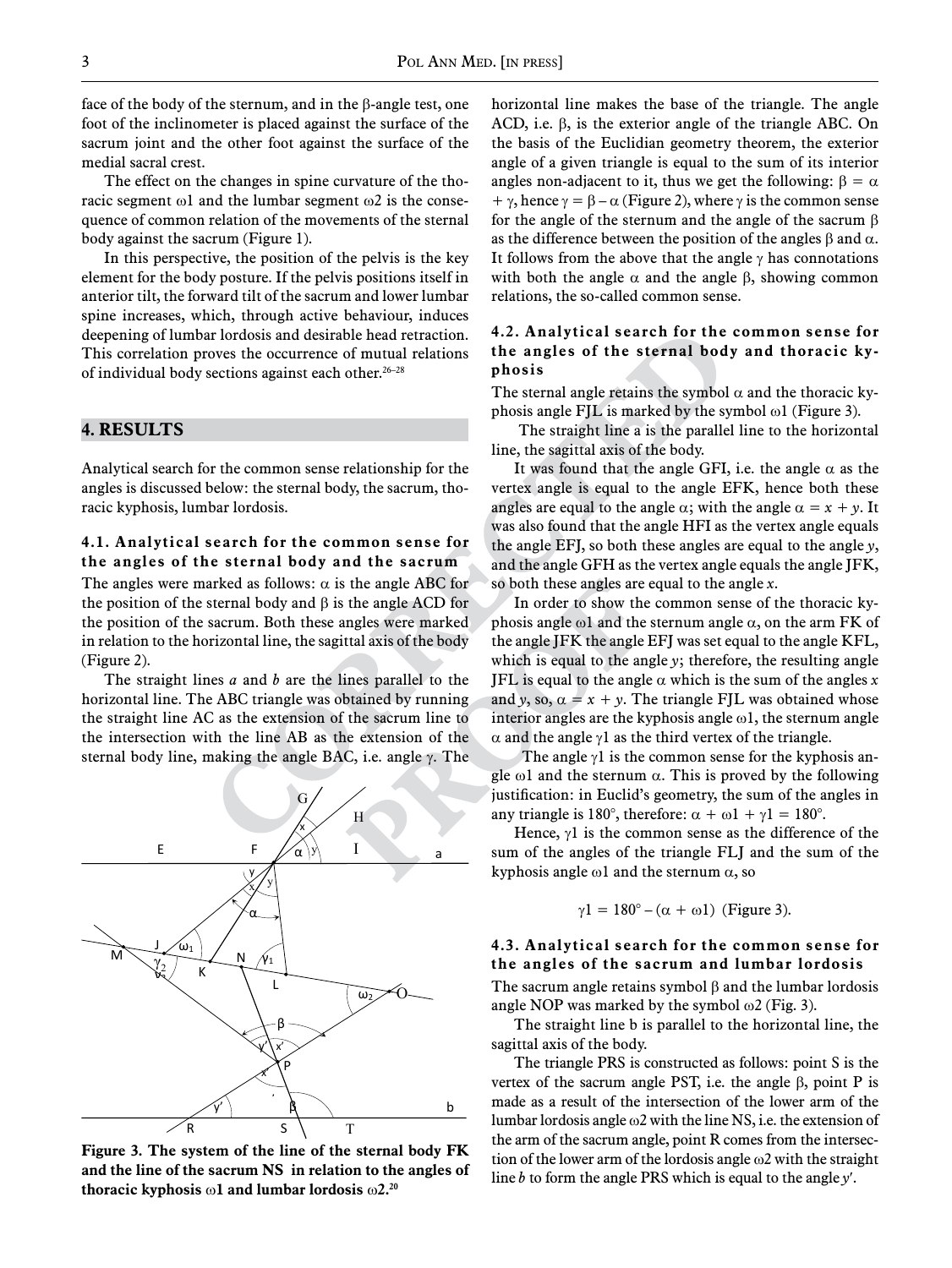Point N is formed as a result of the intersection of the upper arm of the lordosis angle ω2 and the extension of the arm of the sacrum angle; the resulting angle NOP is equal to the angle ω2.

It was found that the angle of the sacrum NST, i.e.  $\beta$ , is the exterior angle of the triangle RSP and is not adjacent to the *y*′ and *x* angles. By the theorem of Euclidean geometry that the exterior angle of a triangle is equal to the sum of its interior angles not adjacent to it, it was found:

$$
\beta = x' + y'.
$$

It was also found that the angles NPO and RPS are vertex angles and, being equal, both have the value of angle *x*′.

In order to show the common sense of the lordosis angle ω2 and the sacrum angle β, the angle PRS equal to the angle *y*′ was set on the arm NP of the angle NPO, and the angle NPM was obtained, which is equal to the angle *y*′. The angle OPM is the sum of the angles *x'*, and *y'*, i.e.,  $x' + y' = \beta$ . The triangle OMP was obtained, whose interior angles are the lordosis angle ω2, the sacrum angle β and the angle γ2 as the third vertex of the triangle.

The angle  $\gamma$ 2 is the common sense for the sacrum angle  $\beta$ and lordosis angle  $\omega$ 2. This is proved by the following justification: the sum of the angles in any triangle in Euclidean geometry is 180°, therefore:

$$
\beta+\omega 2+\gamma 2=180^\circ.
$$

Hence,  $\gamma$ 2 is the common sense as the difference of the sum of the angles of the triangle OPM and the sum of the angles of the sacrum  $\beta$  and lordosis  $\omega$ 2, that is:

$$
\gamma 2 = 180^\circ - (\beta + \omega 2)
$$
 (Figure 3).

#### **5. Discussion**

In accordance with the properties of Euclidean geometry and the relation of 'common sense,' the lines of the sternal body and the sacrum can be 'inscribed' in the shape of a triangle, documenting correlation of their position in relation to the spine in the sagittal plane. This fact is especially important due to the relationship between the position of the spine in the sagittal plane and the development of scoliosis in the developmental age. $29$ 

The results of the conducted study $20$  and daily clinical observations confirm the usefulness of the application of the presented theoretical structure in monitoring the simultaneity of movements of the sternum and sacrum system as well as of the thoracic and lumbar spine. This observation is confirmed by the results of other authors' works. $30-32$  During the conducted observations, it was found that the angle  $\alpha$ of the sternum body position is easily controlled and easy to measure for the examined person. Reaching its value of approximately 65° makes it possible to achieve physiological parameters of thoracic kyphosis and lumbar lordosis.20 Considering this observation and taking into account the simultaneity of the movements of the aforementioned system, positioning the sternum to the value of the angle  $\alpha$  should be a tip for the method of body posture control. It is recommended that changes of adopted posture should take place in the time span not exceeding 5 minutes.<sup>33</sup> However, the presented model needs further verification based on clinical observations. This is especially important in the case of significant spine deformities.34 The use of the described measurement method does not require meeting the laboratory requirements. The angle of the sternum and sacrum refers to the sagittal plane of the body axis. The solution presented in the paper can be used in all conditions of everyday human activity.

## **6. Conclusions**

- (1) The movement of the sternum and the sacrum system as well as the thoracic and lumbar spine are biomechanically correlated with each other.
- (2) Positioning the sternum to the value of the angle  $\alpha$  may be the tip of how to control the body posture.

## **Conflict of interest**

None declared.

#### **Funding**

None declared.

#### **References**

- Bauman A, Ainsworth BE, Sallis JF, et al. The descriptive epidemiology of sitting: A 20-country comparison using the international physical activity questionnaire (IPAQ). *Am J Prev Med*. 2011;41(2):228–235. https://doi.org/10.1016/j. amepre.2011.05.003.
- <sup>2</sup> Czaprowski D, Leszczewska J, Sitarski D. Does "ideal" sitting position exist? [in Polish]. *Adv Rehabil*. 2014;28(3):47– 54. https://doi.org/10.1515/rehab-2015-0006.
- <sup>3</sup> Claus AP, Hides JA, Moseley GL, Hodges PW. Is "ideal" sitting posture real?: Measurement of spinal curves in four sitting postures. *Man Ther*. 2009;14(4):404–408. https://doi. org/10.1016/j.math.2008.06.001.
- Landers M, Barker G, Wallentine S, McWhorter JW, Peel C. A comparison of tidal volume, breathing frequency, and minute ventilation between two sitting postures in healthy adults. *Physiother Theory Pract*. 2003;19(2):109–119. https:// doi.org/10.1080/09593980307958.
- <sup>5</sup> Lin F, Parthasarathy S, Taylor SJ, Pucci D, Hendrix RW, Makhsous M. Effect of different sitting postures on lung capacity, expiratory flow, and lumbar lordosis. *Arch Phys Med Rehabil.* 2006;87(4):504–509. https://doi.org/10.1016/J. APMR.2005.11.031.
- Park H, Han D. The effect of the correlation between the contraction of the pelvic floor muscles and diaphragmatic motion during breathing. *J Phys Ther Sci*. 2015;27(7):2113–2115. https://dx.doi.org/10.1589%2Fjpts.27.2113.